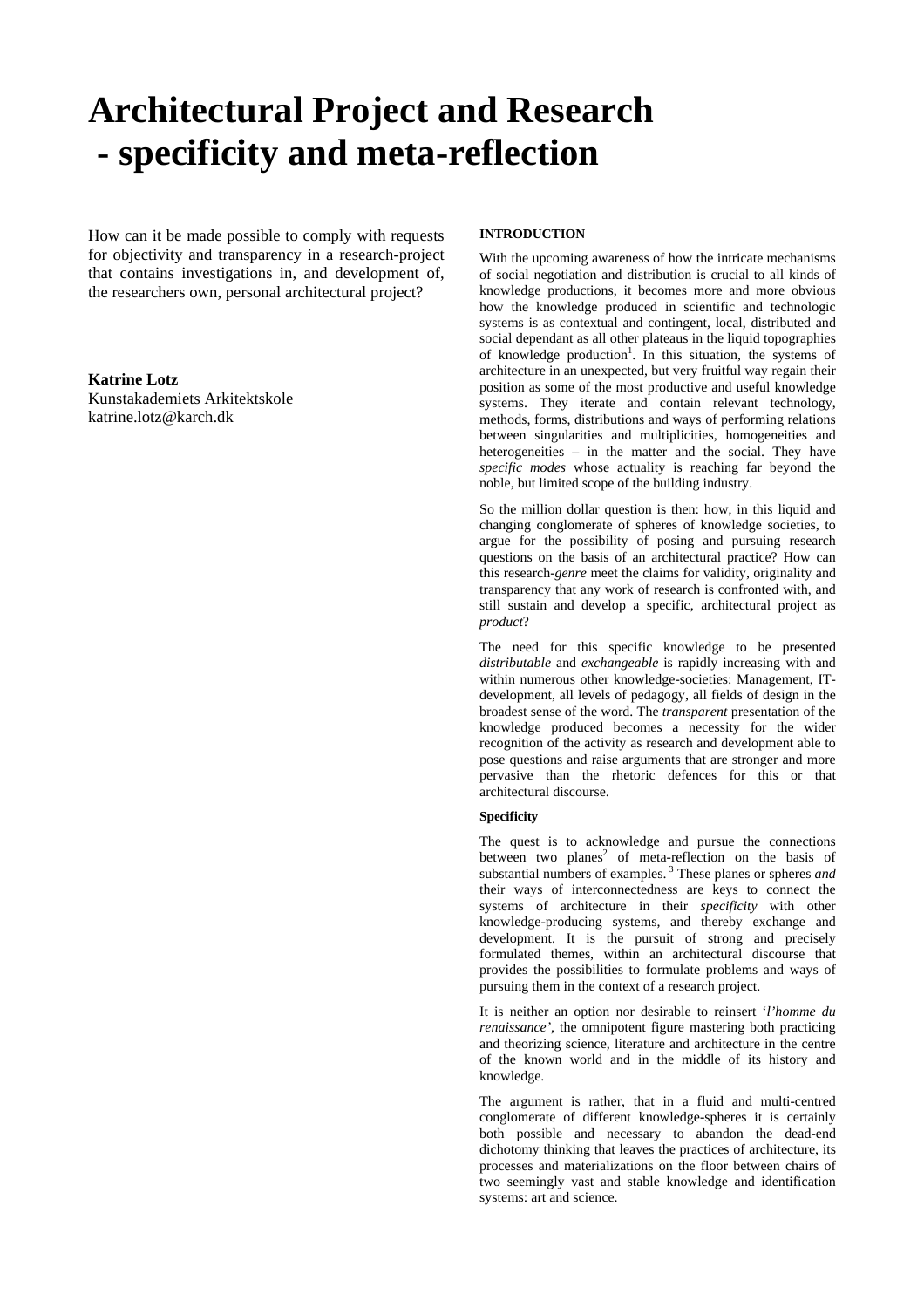The discipline, when caught up in this devastating trap, is limited to be seen as a *hybrid* and therefore not able to perform a thorough foundation for the development of a specific and *specifiable* field of architectural reflection and development. The criteria that according to this thinking can judge, if the results have validity are tied to see them as *either* 'good science' *or* 'good art'. They are therefore always awkwardly staggered when imposed on the rationality that originates in a practical architectural competence, and the utilization of the knowledge produced, while this competence is formulating and pursuing an architectural project.

Most interesting is also the thorough trial and sharpening of arguments aimed at destabilizing the deep and widely rooted assumption, that architectural practises are always in the tails of the food-chains of knowledge. Architects are regarded 'endusers' of the knowledge created by others somewhere else even when it comes to the core of the imaginative and constitutive practice, this knowledge is colonized and thereby shortened and narrowed by other knowledge systems not able to recognize how the architectural techniques and representation, and later architecture materialized, are crucial co-actors in the social and material construction of architecture. The reduced, mechanistic perspective of the social engineer; that architecture is merely the product of its factors, in this way pervades into other systems of knowledge, and blocks for the sharpening of perspectives both wider and deeper.

It is very hard for these systems to acknowledge, how the architectural 'arguments' are *specific* in their *modes*, and that artefacts and prototypes used and represented, as liquid and accessible performers in processes, are always involving the multiplicities of other practises and knowledge systems – be they digitally or analogous distributed. It is equally hard to recognize, how the architecture represented, in-its-making is centring and ordering the heterogeneous situations *in which it performs*. Not only the spatial, materialized order it anticipates, but also the social situation in which it is negotiated, is rearranged and continuously ordered. The architectural representations, in all of its many kinds, can be conceived of as non-human, but very active actants in the social negations taking place in the processes of architectural be-comings. In this view, the study of the be-comings of architecture is a key to understanding the tight connections between architecture, technique, performance, discourse, power, economy and society.

# **Meta-reflection and discourse**

The work of research and development created with an origin in the development of a specific architectural project can contribute essentially to the practise and discourse that construct and solve architectural problems, and is at the same time a key to the further investigation and critical co-reflection from other spheres of knowledge-production. On the other hand, the meta-reflections of these investigations are the gateways for the investigators acquirement of experience and ability in developing theories within other spheres of knowledge. Knowledge production thus simply qualifies knowledge consumption.

Not that the architectural discourses and the war of positions that take place within them are in any way obsolete – on the contrary. In their multiplicity, in the ways they locally organize themselves around the contested notion of architecture, they actually maintain coherent value systems, develop references and sharp critique, and can thus be seen as *vehicles* for knowledge production able to achieve acknowledgement outside of the narrow but deep discourses of architecture.

Without digging too deep in the elaborate and very extensive notion of *discourse* as the way language is constituting conditions of possibilities of articulations and strategies, and how it constructs meaning and identity of objects of knowledge and subject-positions, it is here proposed as an elaboration, or a way to destabilize the traditional conceiving of the notion of architectural *style*. In this way, the interconnectedness between works of architecture, both materialized, distributed in various medias and in digitally represented prototypes in-their-making and with multiple accessibility, can be realized as continuums. Not fixed as immoveable references in time or geography, but qualified by the very way their connections constitute meaning and identity in particular spatial out-spokes or notions, that makes up the many little, but specific rules for the formation of the discourse. 4 Thus, architectural works that are thousands of years and miles apart, congregates and contribute to the discourse by the transport or distribution of details, elements and out-spokes, and specifically the *ways these elements are performing singularity or unification* of the architecture, between them. It is in this ecology, or *interconnectedness* between architectural *modes*, a notion of architectural discourse as the premise for research can be understood<sup>5</sup>. It also suggests how the precision in and ordering of the discourse are at the same time deciding who's in and who's out, literally spoken, in the social situation in which the discourse performs.

The obvious problem of the notion of 'a researching architecture' is of course, that it itself will perform a discourse that includes and excludes certain architectural expressions. This is where the claim for 'control of in-transparency' arises. The validity criteria and utilization imposed by other knowledge systems will not do in order to establish foundations for such a genre of research. Nor is it done by claiming a position of knowledge simply on the basis of *any* architectural practice - naming every single task with a funny programme and solved with another formal gimmick to satisfy the client's needs on an ubiquitous market as 'research'.

The question of *specificity* is closely related to the question about the technique as the *loci* of the necessary critique. Specificity is maintained by critique; what defines good architecture is a question of the discursive strides to negotiate it is not a question ever to be settled. There is no 'house to end all houses', but the strides themselves are medias for precision and concentration – and thereby specificity. In this light, the most appropriate critique within architecture is simply this: *doing it better*. Being more daring and precise in the spatial and material arguments raised, pursue their tight coherence in the architectural out-spoke. Addressing and studying the works that are point of departure and their *modes* openly, acknowledging them as invaluable sources. It is to argue, that the position *within* the works, both in the ways they perform while in their making, their techniques and representation, the way they present themselves materialized are possible end therefore necessary topoi for the adequate critique. It is also only when arriving at this point, that any kind of broader cultural critique can be raised from the field – and the possibility of meta-reflection and research arises.

Of course the practise of architecture is 'heterogeneous engineering'. It is performing singularities in the multiple, and it is telling stories of unifications, of coherence and consistency between parts and wholes. But in that, it differs in no way from other knowledge systems and the ways they contain, distribute and maintain knowledge.<sup>6</sup> Having now stripped the seemingly universal truths of science and technology to (almost) mere social construction as liquid, local and ephemeral as all other products of our rapidly changing societies, we can look upon the production of architecture without disturbing, or being disturbed by the truly mystic or even ritual contents of perceiving, imagining, producing and presenting architecture, and instead have a sober look at *how it is done, in and with*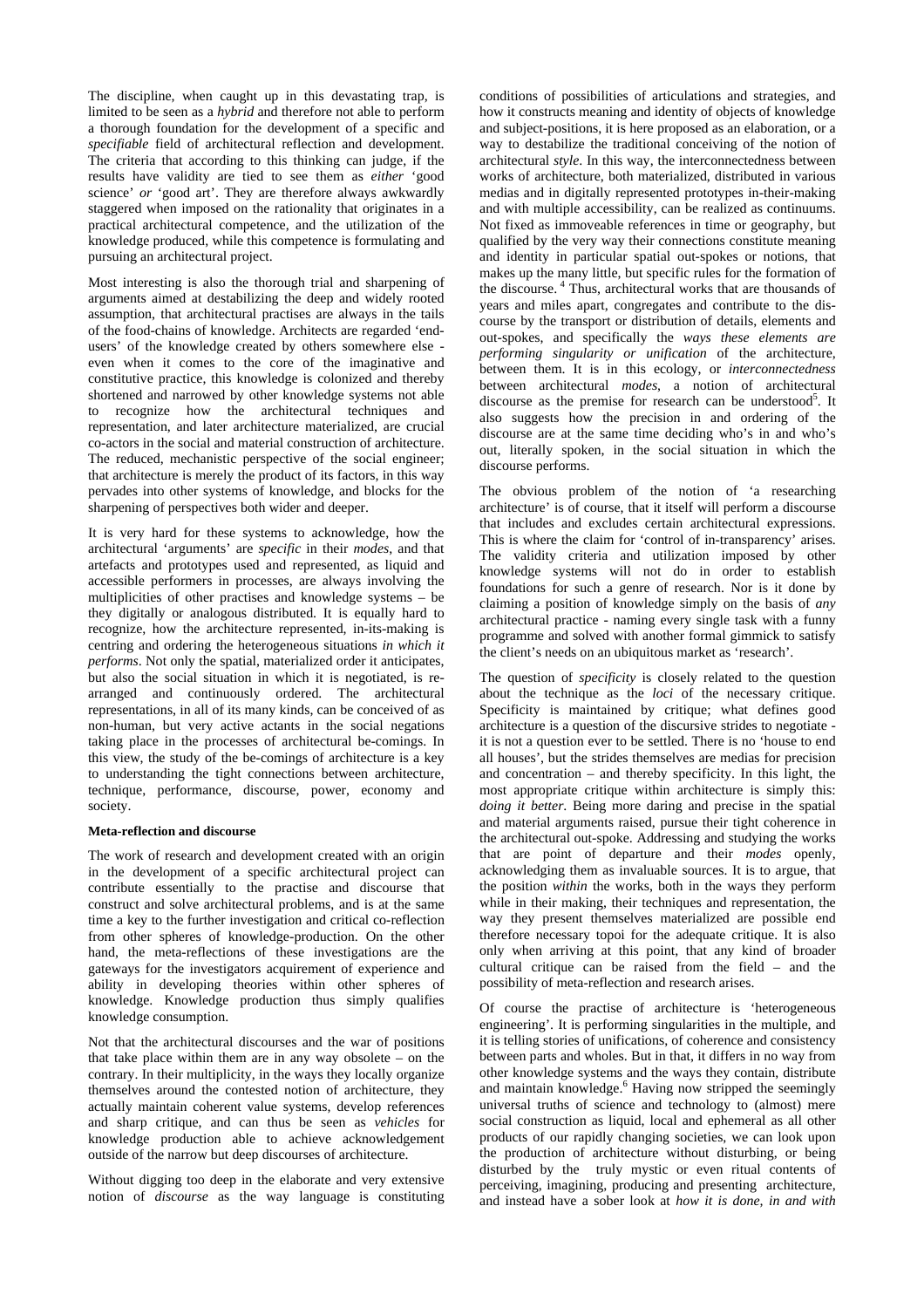*what it is done, how it works and changes* and thereby promote the necessary meta-reflections.

# **Double context**

The next quest is then to raise the ability for reflection on, and development of the why's, what's and how's of architecture in a *double7 , connected context*: The development of the specific and discursive architectural project and its manifestation in concrete architectural out-spokes and artefacts as *both* origin for, *and* object in, a research project. Therefore it makes sense to raise arguments that can meet the scepticism at first hand, that questions how it can be possible to sustain and acknowledge both the strongly dependant, local, contextual and even sometimes personal pursuit of an architectural project and its development in very tight connection to a frame of precise, thematic research-questions?

Part of the answer will lie in the treating and presentation of *the relationship* between the levels of observation in this kind of research, providing the foundation for the trial of its transparency, coherence and accessibility.

The specified themes as points of departure for a transparent expounding are in several ways relevant for the research including 'an architectural project' on all levels: in questions asked, methods used and relevant theories applied.

A kind of multiplication of the criteria of 'strong' themes occurs: *both* the development of the architectural project, *and* the research carried out will need to have strong themes, if the pursuit and development of the architectural project shall be recognized as research.

## **Architectural Project**

For the sphere of *a case*, it can be argued that the theme consists of the architectural project of the researcher $8$  and its development. Obviously the concept of 'an architectural project' must be contested, and as such evades attempts of precise definition. In this, the notion is understood *as the continuing investigation in specific architectural problems, techniques and modes as a motor in an architectural practise*. Not as the single-standing architectural work, be it represented or realized, but the pursuing of explicated themes in actual architectural products, or out-spokes.<sup>9</sup> 'The architectural project' is thereby characterized by a set of 'strong' themes formulated and pursued within an architectural discourse – the tighter the better – and the explication of these themes can accordingly perform as the leading questions of the research, indicating its temporary horizon. The acknowledgement of this level is naturally discursive, settled by peers and recognized by virtue of prizes, competitions and publishing.

The sphere of research and the sphere that investigates and develops an architectural project are staged in an *interdependency,* where the former is framing the latter in a context where it is itself contributing to the coherence between the explicating problems and the theoretical contextualization. The architectural project will in this way, with its explicated themes be reflected in the themes of the research, its preconceptions and guiding questions, like the work of research will be reflected in the development in the architectural project.

What is interesting about the correlation between the planes or spheres in this type of research is *that it cannot be hierarchical, because no privileged position of observation is available<sup>10</sup>*. One position can observe the production of the architectural development and see, what cannot be seen from the position within this work, but on the other hand, this position will 'look back', and inform about the topography of, and 'blind spots' inherent in the position of investigation.

In this dynamic, the possibility of an interesting 'clutch' or 'bridge' is occurring. This link simultaneously maintains the difference between the observing positions, and enables their observing, mutual coupling in the unified development of the research.

It is thus not a question of achieving 'objectivity' in or 'raising the consciousness of' the architectural project in the process of research. This is not achievable, not even desirable. It is its development that is interesting and it is thus far more relevant to ask how clear this 'theme-bridge' or clutch between the spheres is produced and presented, and thereby how the architectural project and the research project are connected, how they expose and stimulate each others production.

This commuting, or with Deleuze and Luhmann themselves, the *oscillation* between positions is of course possible, but it is not possible to stand at both positions at the same time.12 This type of research activity, requiring that the doubled themes are precisely connected thematically, will demand vast amounts of time – for the researcher, groups of interconnected researchers and for the upcoming fields or spheres to establish.<sup>13</sup>

The recognition by an architect such as Peter Eisenman, <sup>14</sup> that the perfect correspondence between the architectural act and what can be said about it is not possible, is a level of metareflection that equals corresponding realizations within other fields of research, for instance the vast and pervasive field of qualitative research. The developing of the architectural outspoke and the investigating, tentative texts and interfaces is thus, when laid forth and exposed so the coherence and the 'insoluble vagueness' or in-transparency *between* them is presented coherent, laid open for critique on all levels – no matter how much the architect will 'lie' about her work. The *coherent presentation* can in this way very well make it up for the consistency of the 'theme-bridge' between the spheres, and in this the problem of correspondence and transparency is met qualified.

Architectural development carried out as research in this way, offers the researcher possibility of 'context of discovery' in at least two levels, coupled or clutched with each other, and thereby developing *each other***:** By the specific, architectural project, developed by the leading questions of the investigation and thus contributing to renewal, precision and development of the discourses of architectural practise. Through the thematic context consisting of leading questions, cases and theory, developed by virtue of the architectural project, and besides contributing to meta-reflection and formation of theories. 'Context of justification' is constituted by the transparent presentation of both levels *and* of the thematic coupling between them.

In this doubling lies the decisive leap from the conceiving of architectural insights, techniques and discourses as inaccessible black-boxes to the presentation of it as open source, the key to development and distribution of a research practise including architectural procreation.<sup>15</sup> To what extent the themes of the architectural project and the themes of the investigation can merge, without risking that the crucial doubling becomes invisible or not transparent is thus answered with the 'themebridge' that both combines and segregates. The clutch is so to speak *maintaining* multiplicities while performing singularity…The challenge for the upcoming field is in developing ways of presenting the different levels and their interdependency.

There is no argument stronger than a row of paradigmatic examples, and such rows elaborated by the researcher who practises and teach architecture will give a thorough picture of the architectural discourse in which the research and development is pursued.<sup>16</sup> It is also essential to create and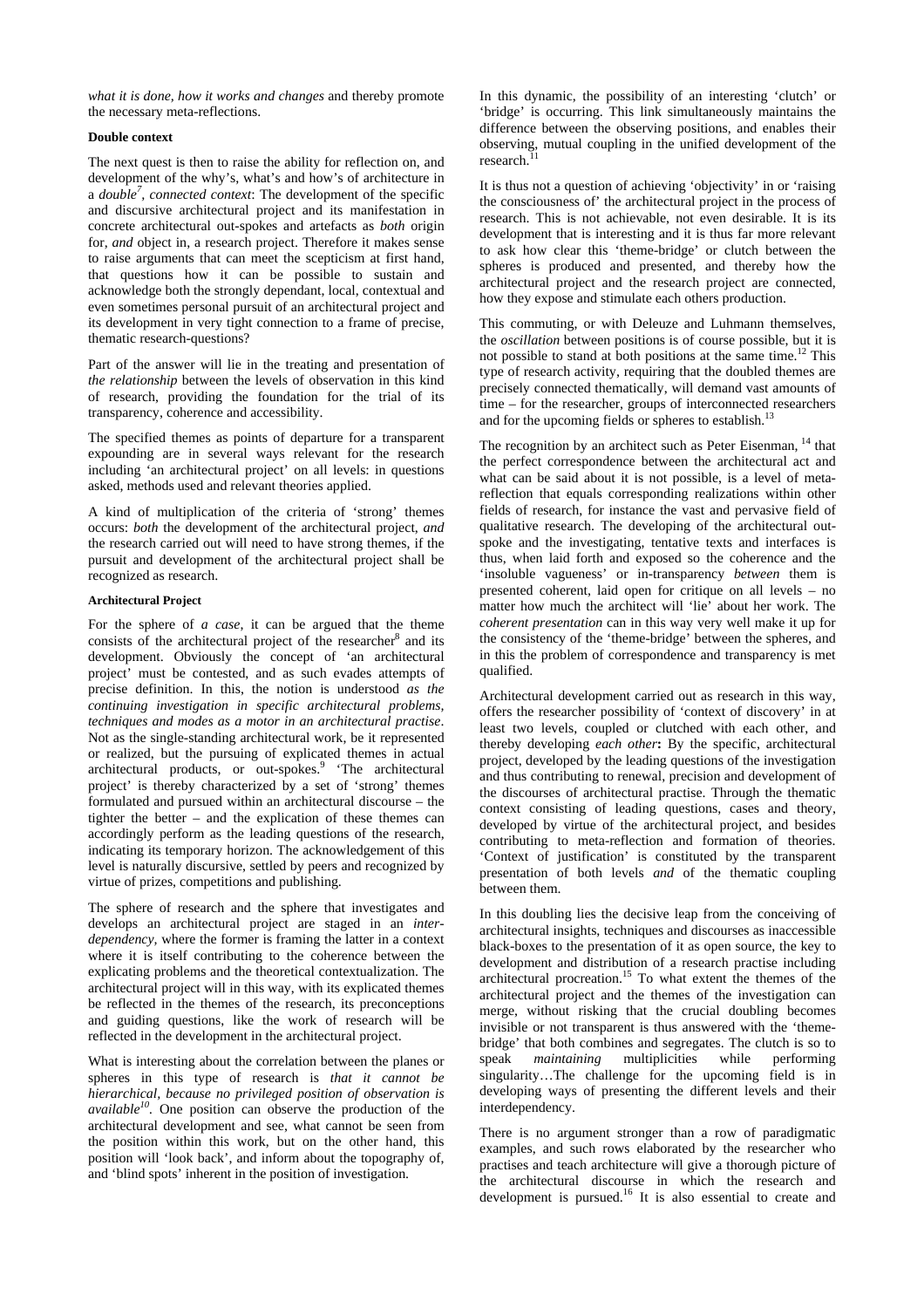sustain strong networks practicing and exchanging, and in this way making it possible for students of architecture to invest their libido in these networks, to see them as admirable and appropriate economies of meaning.

It is about the *presentation* of the produced – that the researching architects do not hand over the contextualization of their products to others, but take upon themselves the responsibility to set their work in play on a larger scene – and *in that* make possible discussions and critique that oscillates between fields. Not *transcending* nor *dissolving* or making obsolete the specificity and precision in vague 'transdisciplinary knowledge' but accepting, exploring and unscrupulously exploiting the dynamics produced in the encounters between the local, disciplinary boundaries of different knowledge systems.

# **The disarmament of a couple of 'scientific superstitions'**

The misconception of 'systematic development' as a linear progression is riding most research processes as a mare: 'first question, then answers' or 'theory first, then test' – and following from it, that the criteria of validity is to what extent the answers are appropriate or all deductive possibilities are exploited. Numerous fields of research, especially the pervasive field of qualitative research, acknowledge that the criteria of judgement is to what extent the coherence between questions, methods of research and the theoretical contextualization is pursued. It is thus not a question of chronology in the making, but of how the research is *given form* in presentation and review. The accounting for, what came first is simply not always relevant, what decides the value is the coherence and transparency of the arguments tabled. The simultaneous more than the chronological, the abductive rather than the deductive.

It is also only on the basis of a substantial number of examples, that the achievable and appropriate demands for validity and transparency can be discussed – in a number of research-fields it is vividly discussed, that the way the different, multiple levels of the research can 'observe each other' and in that perform a coherent singularity may be a criteria for validity.<sup>1</sup>

The results will not be 'testable' in the Popperian sense, providing the possibility of perfect reproduction of the resulting architectural out-spoke. This is the strong argument adduced by the social constructivists: 'Scientific knowledge' is itself a social construct. It is contingent, contextual, dependant. *It could have been otherwise*. The testability lies in the *transparency* in the presentation of the arguments proposed, and in the tight and well argued *coherence* between the themes pursued in all levels of the research carried out.

The argument implies that technical and phronetic knowledge knowledge created and distributed *in* the world, is actually more pervasive and robust than epistemic knowledge knowledge *about* the world, somehow contained in 'a world apart'.

It is crucial to meet the danger of 'appendixation' – if criteria of validity are only posed to the part of the project presented in other terms than spatial out-spokes by 'external' evaluators, the architectural project becomes an indifferent appendix for a 'true' research project. On the other hand, if the criteria are merely that of 'good architecture', only a limited discursive development of little or no interests in broader contexts will result, and the text will be degraded to playing guitar disconnected from the architectural developments.

The foundation for the acknowledgement of this genre of knowledge production, tightly connected to the practises of architecture can be established, if the will to create the environments for the production of a substantial number of *examples* of such research and development can be found. It can be reasonable for a time to accept that the validity of the research-products is limited to that of the architectural discourse. Not in misunderstood 'no-critique' in its judgement, but in order to be able to produce a substantial number of examples, that can provide a basis for the necessary metareflection on its utilization and methods, transparency and validity on more levels. It is a question of promoting the unavoidable and indispensable *plane of judgement*, to be able to distinguish the research and development in all levels of its procreation; as knowledge created and artefacts produced – and vice versa.

Progressive institutions are showing ways and producing fine examples, but in this process it is crucial that also studios, offices, magistrates and consortia raise questions of research and development on the basis of the development of their *own* architectural projects, and are *themselves* involved in the undertaking of this research, economically and as corporations. It is crucial for the distribution of the knowledge produced, especially that between institutions of educations and the practises of architecture. Hope can to a certain degree be placed in the development of the liberal markets for knowledge production, in which architects and their associates can participate and profit, also financially.

Furthermore that the institutions of architecture, both educational and professional, contribute to the development of this 'new agency' of architectural knowledge. Questions of validity are also questions of power - to establish and sharpen arguments for studios, offices and departments actively involved in architectural procreation as producers of knowledge, as topographies of knowledge-creation inseparably intertwined with the development of a specific architectural project.

It is needed. Contemporary production of architecture is under pressure, especially in terms of the time available for the solution of the tasks, ever-increasing in the complexity of demands posed upon it that cuts deep in the principal: the absolute necessary absorption in to the assignment and the character of the architectural work as the outset for 'an architectural project'. Some tediousness within the available contemporary discourses of architecture, in competitions and in the build results, is being pointed at elsewhere.

It requires a validation in the surrounding knowledge societies of a type, or *genre* of research and development, that can include a specific, architectural project carried out by the researcher or researching team.

Architects will have to regard their practise in a context of knowledge *production* as well as knowledge *consumption*. To become able to undertake assignments that include knowledgeproduction in co-operations requires a raised consciousness within the fields of architecture on how the researchcompetencies are being formatted and how they can be of massive advantage for the development of the practises of architecture, as they are in for instance medicine, engineering, information-technology and software-production.

No research can grasp the ungraspable, or explicate the inexplicable in how the perceived and remembered is transformed into architectural throw-outs and out-spokes on anticipated realities. Research does not automatically, as the mere practicing of architecture, lead to invention or originality. But it can, as a rigorous discipline offer platforms indispensable for the future of architecture as a crucial player in the fields of knowledge production.